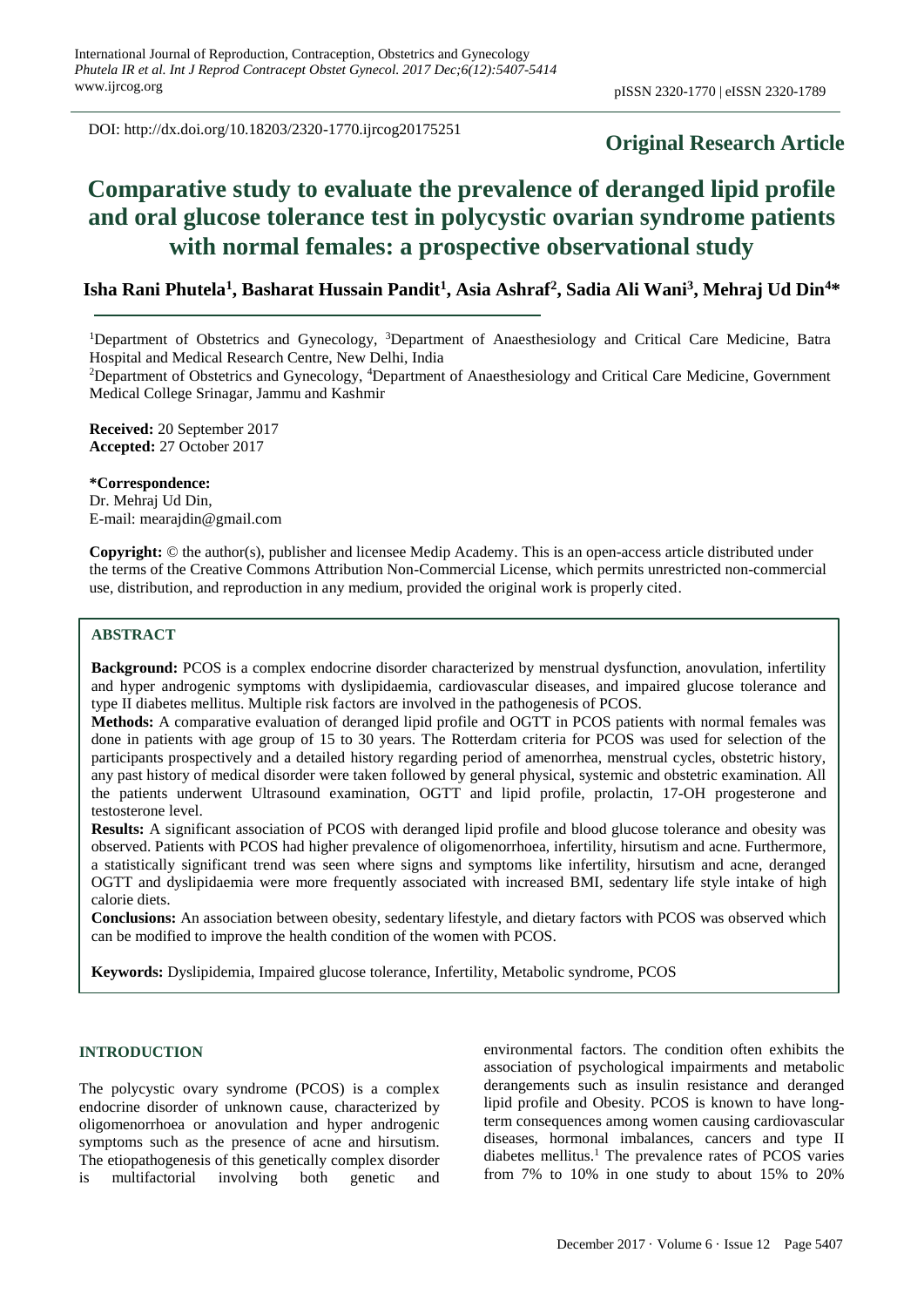according to the European Society for Human Reproduction and Embryology.<sup>2</sup> Among these, about 50% to 70% present with insulin resistance which leads to other comorbidities such as hypertension, diabetes, dyslipidemia, obesity and metabolic disorder.<sup>3</sup> The prevalence of the disease ranges from 2.2% to 26% among the age group of  $18$  to  $45$  years in India.<sup>4</sup> About 4% to 10% of the women of reproductive age group manifest the symptoms during puberty.<sup>5</sup> Based on the Rotterdam consensus, the prevalence of PCOS was 20% to 25% while with US-NIH criteria was  $4\%$  to  $10\%$ .<sup>6</sup> The women with PCOS present with menstrual disturbances such as amenorrhea and oligomenorrhoea, symptoms of hyperandrogenaemia such as hirsutism and acne, dyslipidaemia, insulin resistance and infertility and the prevalence of hyperandrogenism in women with PCOS is 74.2% and 50.6% among obese and non-obese women in India.<sup>7</sup>

Obesity is considered a risk factor and obesity in the presence of PCOS causes complications in the normal function of the body. It has been observed that menstrual irregularities were more common in obese (79.2%) than in non-obese (44%) women while oligomenorrhoea did not show much difference among obese (66.67%) and non-obese (60%) women.<sup>7</sup> A strong linear correlation of visceral fat to insulin resistance has been observed. Further, insulin resistance has closest correlation with visceral fat mass ( $r = 0.68$ ,  $P < 0.001$ ) followed by waist circumference  $(r = 0.62, P < 0.001)$ . The weakest correlation was between the waist and hip ( $r = 0.36$ ,  $P =$ 0.01). This implies that visceral mass contributes insulin resistance in PCOS.<sup>8</sup>

Insulin resistance is one of the common features of PCOS. The presence of insulin resistance is about 5 to 10 times more in women with PCOS than in normal women.9,10 Dyslipidaemia is another risk factor, which is associated with PCOS along with high BMI and insulin resistance. However, no clear-cut correlation has been observed between BMI and lipid parameters among women without insulin resistance while among insulin resistant women with PCOS, the lipid profile had high triglycerides, high-level of total cholesterol and lower high-density lipoprotein.<sup>11</sup> Anovulation and oligomenorrhoea is a common sign which is experienced by women with PCOS common feature. About 65% of the women with PCOS had oligomenorrhoea.<sup>7</sup> It has also been seen that about two-thirds of the women with PCOS do not ovulate regularly leading to infertility.<sup>12</sup> Women with PCOS mostly complain about hirsutism, male pattern hair growth in the androgen dependent areas of the body, which is caused by hyper androgenic activity.

Women with hyper androgenic symptoms had significantly high BMI which suggests that obese women with PCOS tend to have hyperandrogenism and BMI could be a strong indicator for the presence of disorders of excessive androgen secretion.<sup>13</sup>

A lot of focus and research is currently being done in the subject of PCOS, and metabolic syndrome. Understanding of the enteropathogenesis of this complex disorder is believed to help in identifying and ultimately in the modification of these risk factors in order to improve the health of women with PCOS. The main objectives of the current study were to estimate the degree of deranged lipid profile and OGTT among PCOS patients and to compare the results with normal females.

#### **METHODS**

A prospective observational study was carried out for 18 months from April 2015 to October 2016 in the Department of Obstetrics and Gynecology and Department of Endocrinology at Batra Hospital and Medical Research Centre, New Delhi. Written informed consent was obtained from all the participants. All the patients attending the Department of Obstetrics and Gynecology in between the age group of 15 to 30 years were screened for inclusion in the study. A total of 154 women were enrolled for the study. 79 out of 154 women were diagnosed with PCOS on the basis of the Rotterdam criteria and were labeled as PCOS group and 75 women with any other gynecological complaints were randomly selected and this group was labeled as the control group. The study was approved by the hospital ethical committee.

Rotterdam criteria state that 2 out of the following 3 features should be present for fulfilling the diagnosis of poly cystic ovarian syndrome.

- Oligomenorrhoea/amenorrhea
- Sign of androgen excess like hirsutism, acne
- Presence of polycystic ovaries on USG (more than 12 follicle having 2 mm to 9 mm in size, increased ovarian volume more than10cc).

Patients with uterine and adnexal pathology like leiomyoma and ovarian cyst, associated hormonal imbalances like Hypo/hyperthyroidism, hyper prolactinemia, congenital adrenal hyperplasia and medical disorder i.e. diabetes, cardiac disease, and hypertension were excluded from the study. Detailed medical, obstetrical and gynecological history was taken with written consent from the participants. General physical, systemic and obstetric examination was done followed by laboratory and diagnostic evaluations such as TSH, Ultrasound examination, OGTT, lipid profile and examination of the serum levels of prolactin, 17-OH progesterone and testosterone. Baseline investigations like complete blood count, renal function tests with serum electrolytes and liver function tests were also done in all patients.

#### *Statistical analysis*

Mean with SD was calculated for continuous and frequency proportions and was used for the presentation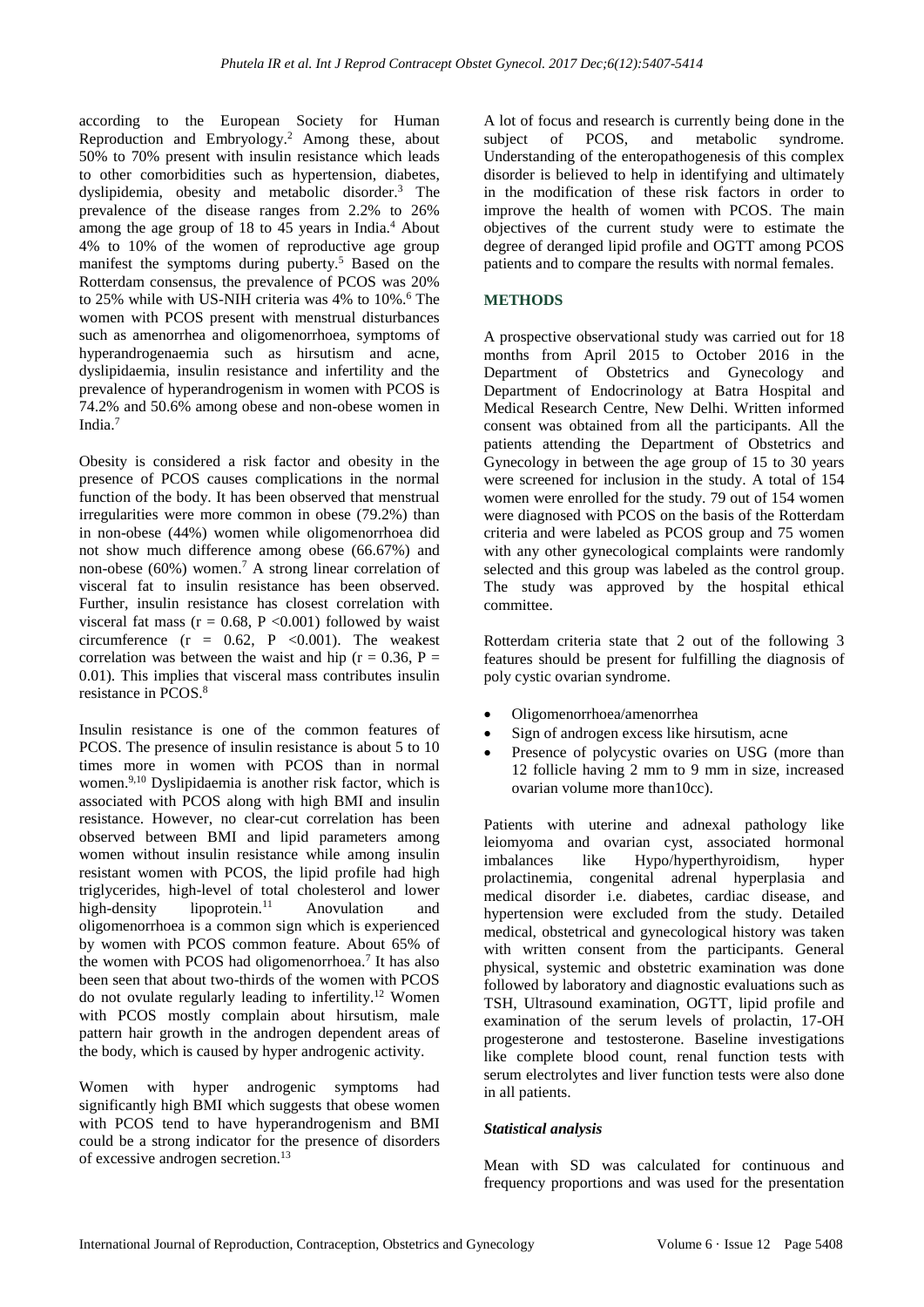of both the continuous and categorical variables. Data were entered and coded in MS Excel (2010) and the statistical software SPSS (Version 22, SPSS Inc., Chicago, IL, USA) was used for the entire analysis. Pie chart, was used for graphical presentation of the data. Student's t or Mann-Whitney 'U' test was used for finding the quantitative variables with two independent groups while Chi-square/Fisher's test was used for finding the statistical significance between qualitative variables. The 'p' value of less than 0.05 (p  $<0.05$ ) was considered as statistically significant.

#### **RESULTS**

A total of 154 patients were enrolled in the study. Among 154 participants, 79 women were diagnosed with PCOS and 75 women with other gynaecological problems were under the control group as shown in Figure 1.



**Figure 1: Distribution of cases in PCOS and control groups.**

|  |  |                               | Table 1: Age, body mass index and menstrual cycle |  |
|--|--|-------------------------------|---------------------------------------------------|--|
|  |  | duration in two study groups. |                                                   |  |

| <b>Parameter</b>                       | $\overline{\mathbf{PCOS}}$                    | <b>Control</b> | p value |  |  |  |  |  |  |  |
|----------------------------------------|-----------------------------------------------|----------------|---------|--|--|--|--|--|--|--|
| Age distribution in years              |                                               |                |         |  |  |  |  |  |  |  |
| Mean                                   | 24.28                                         | 24.01          |         |  |  |  |  |  |  |  |
| Standard deviation                     | 3.96                                          | 4.80           | 0.710   |  |  |  |  |  |  |  |
| Range                                  | 17-30                                         | $16 - 30$      |         |  |  |  |  |  |  |  |
|                                        | <b>Body Mass Index (BMI kg/m<sup>2</sup>)</b> |                |         |  |  |  |  |  |  |  |
| Mean                                   | 27.82                                         | 23.45          |         |  |  |  |  |  |  |  |
| Standard deviation                     | 3.54                                          | 2.92           | p<0.001 |  |  |  |  |  |  |  |
| Range                                  | 21-32                                         | 18-29          |         |  |  |  |  |  |  |  |
| <b>Menstrual cycle duration (days)</b> |                                               |                |         |  |  |  |  |  |  |  |
| Mean                                   | 40.15                                         | 31.95          |         |  |  |  |  |  |  |  |
| <b>Standard deviation</b>              | 10.32                                         | 4.22           | p<0.001 |  |  |  |  |  |  |  |
| Range                                  | $27 - 65$                                     | 26-48          |         |  |  |  |  |  |  |  |

As can be seen from the Table 1 the mean age for the participants in the PCOS group was 24.28 and in the control group it was  $24.01$  (with a p value of  $p=0.710$ ) and the difference was statistically insignificant. Average BMI in the PCOS group was 27.82 and in the control group it was 23.45. The difference was statistically significant (with a p value of  $p<0.001$ ) and shows that PCOS is more frequently associated with increased BMI as compared to normal women. There was also statistically significant difference between the duration of menstrual cycle between the PCOS (40.15 days) and control group (31.95 days) with a p Value of less than 0.001 Table 1.

| <b>Parameter</b>      | <b>PCOS</b>  | <b>Control</b>              | <b>Total</b> | Chi-square | p value |  |
|-----------------------|--------------|-----------------------------|--------------|------------|---------|--|
|                       | $n$ (%)      | $\mathbf{n}(\%)$<br>$N(\%)$ |              |            |         |  |
| <b>Infertility</b>    |              |                             |              |            |         |  |
| No                    | 69 (87.3%)   | 74 (98.7%)                  | 143 (92.9%)  | 7.44       | p<0.05  |  |
| Yes                   | 10(12.7%)    | $1(1.3\%)$                  | $11(7.1\%)$  |            |         |  |
| <b>Menstrual flow</b> |              |                             |              |            |         |  |
| Oligomenorrhoea       | 47 (59.5%)   | 14 (18.7%)                  | 61 (39.6%)   | 26.81      |         |  |
| Regular               | 32 (40.5%)   | 61 (81.3%)                  | 93 (60.4%)   |            | p<0.01  |  |
| <b>Marital status</b> |              |                             |              |            |         |  |
| Unmarried             | 48 (60.8%)   | $40(53.3\%)$                | 88 (57.1%)   | 0.87       | 0.352   |  |
| Married               | 31 (39.2%)   | 35 (46.7%)                  | 66 (42.9%)   |            |         |  |
| <b>Hirsutism</b>      |              |                             |              |            |         |  |
| N <sub>0</sub>        | 30 (38.0%)   | 73 (97.3%)                  | 103 (66.9%)  |            |         |  |
| Yes                   | 49 (62.0%)   | 2(2.7%)                     | 51 (33.1%)   | 61.20      | p<0.001 |  |
| Acne                  |              |                             |              |            |         |  |
| N <sub>o</sub>        | $25(32.0\%)$ | 70 (93.0%)                  | 95 (62.0%)   | 61.95      | p<0.001 |  |
| Yes                   | 54 (68.0%)   | $5(7.0\%)$                  | 59 (38.0%)   |            |         |  |
| Lifestyle pattern     |              |                             |              |            |         |  |
| Active                | 28 (35.4%)   | 61 (81.3%)                  | 89 (57.8%)   |            |         |  |
| Sedentary             | 51 (64.6%)   | 14 (18.7%)                  | 65 (42.2%)   | 33.22      | p<0.001 |  |
| Dietary pattern       |              |                             |              |            |         |  |
| High carbohydrate     | 58 (73.4%)   | 27 (36.0%)                  | 85 (55.2%)   | 21.78      |         |  |
| Normal                | 21 (26.6%)   | 48 (64.0%)                  | 69 (44.8%)   |            | p<0.001 |  |

**Table 2: Various obstetrical and other physical parameters between the two study groups.**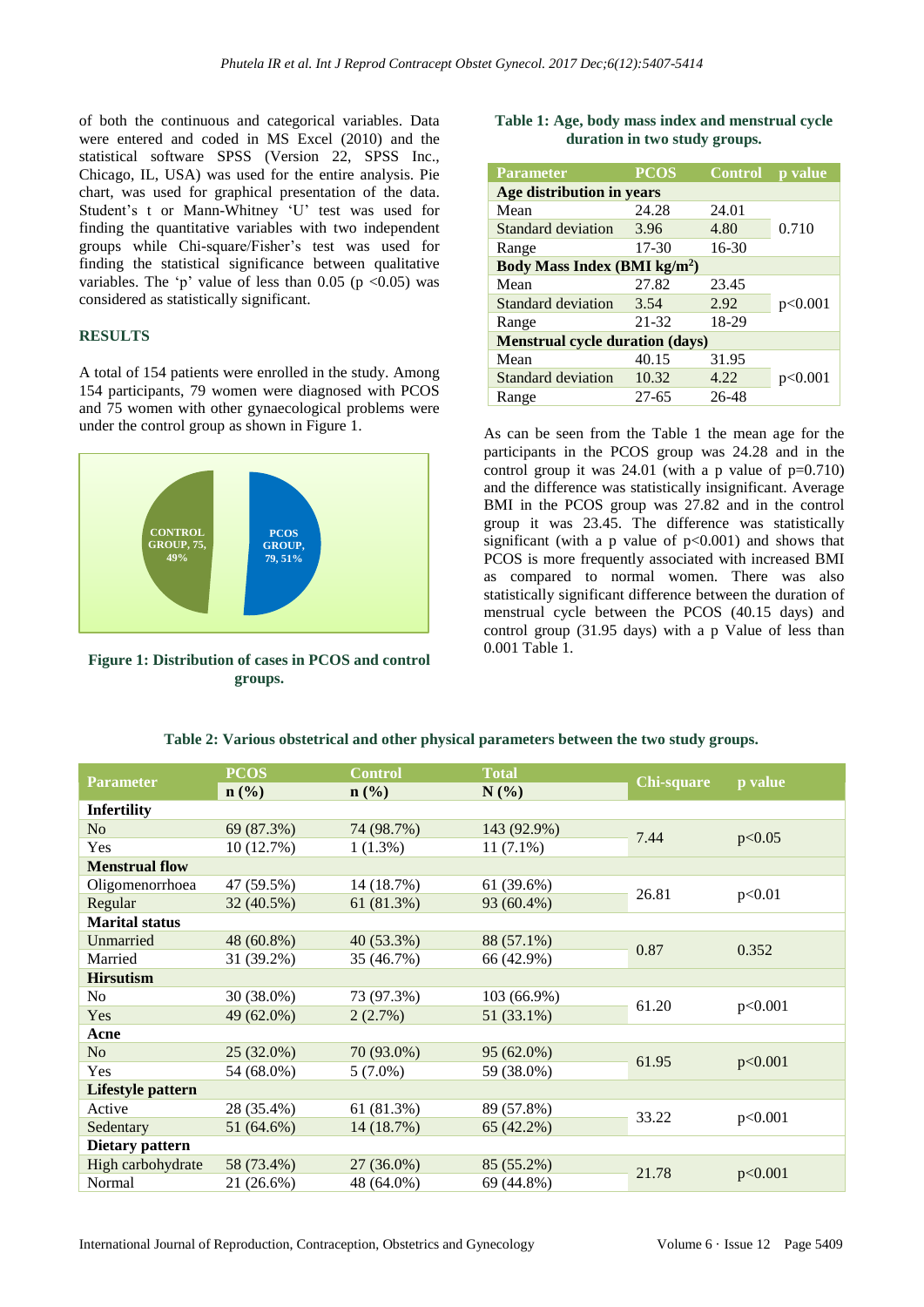Based on the menstrual flow, 59.5% and 18.7% of the women with PCOS and the control group respectively had oligomenorrhoea (p value  $\leq 0.001$ ). Among the women with PCOS 60.8% were married as compared to 53.3% in control group (p value  $\langle 0.352 \rangle$ ). In the PCOS group 12.7% suffered from fertility deprivation as compared to 1.3% in the control group and the difference was statistically significant (p value  $\langle 0.05 \rangle$ ). In the PCOS

group 62% of the patients had features of hirsutism and 68% had acne compared to 2.7% and 7% in control group respectively and the difference reaching statistically significant levels with a P value of less than 0.001. A significant portion of patients in PCOS group had sedentary life style (64.6%) and a diet rich in carbohydrates (73.4%) as compared to control group with 18.7% patients having sedentary lifestyle and 36% having high carbohydrate diet (p<0.001) Table 2.

| $\sqrt{0}$ OGTT (with $75 \text{ gm}$ of glucose | <b>PCOS</b> |               |    | <b>Control</b> |     |               |            |                |
|--------------------------------------------------|-------------|---------------|----|----------------|-----|---------------|------------|----------------|
| after 2 hour)                                    | $\mathbf n$ | $\frac{0}{0}$ | n  | $\frac{0}{0}$  |     | $\frac{0}{0}$ | Chi-square | <b>p</b> value |
| Deranged                                         | 32          | 40.5          |    | 2.7            | 34  | 22.1          | 32.02      | P < 0.001      |
| Normal                                           | 47          | 59.5          | 73 | 97.3           | 120 | 77.9          |            |                |
| Total                                            | 79          | 100           | 75 | 100            | 154 | 100           |            |                |

#### **Table 3: OGTT results between the two study groups.**

OGTT was deranged in 40.5% of patients in PCOS group as compared to 2.7% in the control group and the difference was statistically significant  $(p<0.001)$ , Table 3. Overall deranged OGTT and prevalence of PCOS was seen more in patients with higher BMI as compared to patients with normal BMI of less than 25 and the difference was statistically significant (p<0.001), Table 4.

**Table 4: Relationship between OGTT and prevalence of PCOS with Body Mass Index.**

|             | <b>BMI</b> ( $kg/m2$ ) |               |             |               |             |               |                 |                 |                               |         |
|-------------|------------------------|---------------|-------------|---------------|-------------|---------------|-----------------|-----------------|-------------------------------|---------|
| <b>OGTT</b> | 18-25                  |               |             | $26 - 30$     | $>30$       |               | <b>Combined</b> |                 | <b>Fisher's</b><br>exact test | p value |
|             | $\mathbf n$            | $\frac{0}{0}$ | $\mathbf n$ | $\frac{0}{0}$ | n           | $\frac{0}{0}$ | N               | $\frac{0}{0}$   |                               |         |
| Deranged    | $\overline{0}$         | $\theta$      | 14          | 25.9          | 20          | 90.9          | 34              | 22.1            |                               |         |
| Normal      | 78                     | 100           | 40          | 74.1          | 2           | 9.1           | 120             | 77.9            | 82.4                          | p<0.001 |
| Total       | 78                     | 100           | 54          | 100           | 22          | 100           | 154             | 100             |                               |         |
|             | <b>BMI</b> ( $kg/m2$ ) |               |             |               |             |               |                 |                 | Fisher's                      | P value |
| Variables   | $18 - 25$              |               | $26 - 30$   |               | $>30$       |               |                 | <b>Combined</b> | exact test                    |         |
|             | n                      | $\frac{0}{0}$ | $\mathbf n$ | $\frac{6}{6}$ | $\mathbf n$ | $\%$          | N               | $\%$            |                               |         |
| <b>PCOS</b> | 24                     | 30.8          | 33          | 61.1          | 22          | 100           | 79              | 51.3            | 41.2                          | p<0.001 |
| Control     | 54                     | 69.2          | 21          | 38.9          | $\theta$    | 0             | 75              | 48.7            |                               |         |
| Total       | 78                     | 100           | 54          | 100           | 22          | 100           | 154             | 100             |                               |         |

**Table 5: Relationship between prevalence of hirsutism, acne and infertility with Body Mass Index.**

|                    |             | <b>BMI</b> ( $kg/m2$ ) |                |               |             |                |                 |               |        |                |
|--------------------|-------------|------------------------|----------------|---------------|-------------|----------------|-----------------|---------------|--------|----------------|
| <b>Variables</b>   | 18-25       |                        | $26 - 30$      |               | > 30        |                | <b>Combined</b> |               | Chi-   | <b>P</b> value |
|                    | $\mathbf n$ | $\frac{6}{9}$          | $\mathbf n$    | $\frac{0}{0}$ | $\mathbf n$ | $\frac{0}{0}$  | N               | $\frac{6}{9}$ | square |                |
| <b>Hirsutism</b>   |             |                        |                |               |             |                |                 |               |        |                |
| N <sub>0</sub>     | 76          | 97.4                   | 27             | 50            | $\Omega$    | $\overline{0}$ | 103             | 66.9          |        |                |
| Yes                | 2           | 2.6                    | 27             | 50            | 22          | 100            | 51              | 33.1          | 84.25  | p < 0.001      |
| Acne               |             |                        |                |               |             |                |                 |               |        |                |
| N <sub>o</sub>     | 62          | 79.5                   | 28             | 51.9          | 5           | 22.7           | 95              | 61.7          |        |                |
| Yes                | 16          | 20.5                   | 26             | 48.1          | 17          | 77.3           | 59              | 38.3          | 26.79  | p < 0.001      |
| <b>Infertility</b> |             |                        |                |               |             |                |                 |               |        |                |
| N <sub>0</sub>     | 78          | 100                    | 49             | 90.7          | 16          | 72.7           | 143             | 92.9          |        |                |
| Yes                | $\theta$    | $\Omega$               | $\mathfrak{H}$ | 9.3           | 6           | 27.3           | 11              | 7.1           | 19.81  | p < 0.001      |
| Total              |             | 100.0                  |                | 100.0         | 154         | 100.0          | 154             | 100           |        |                |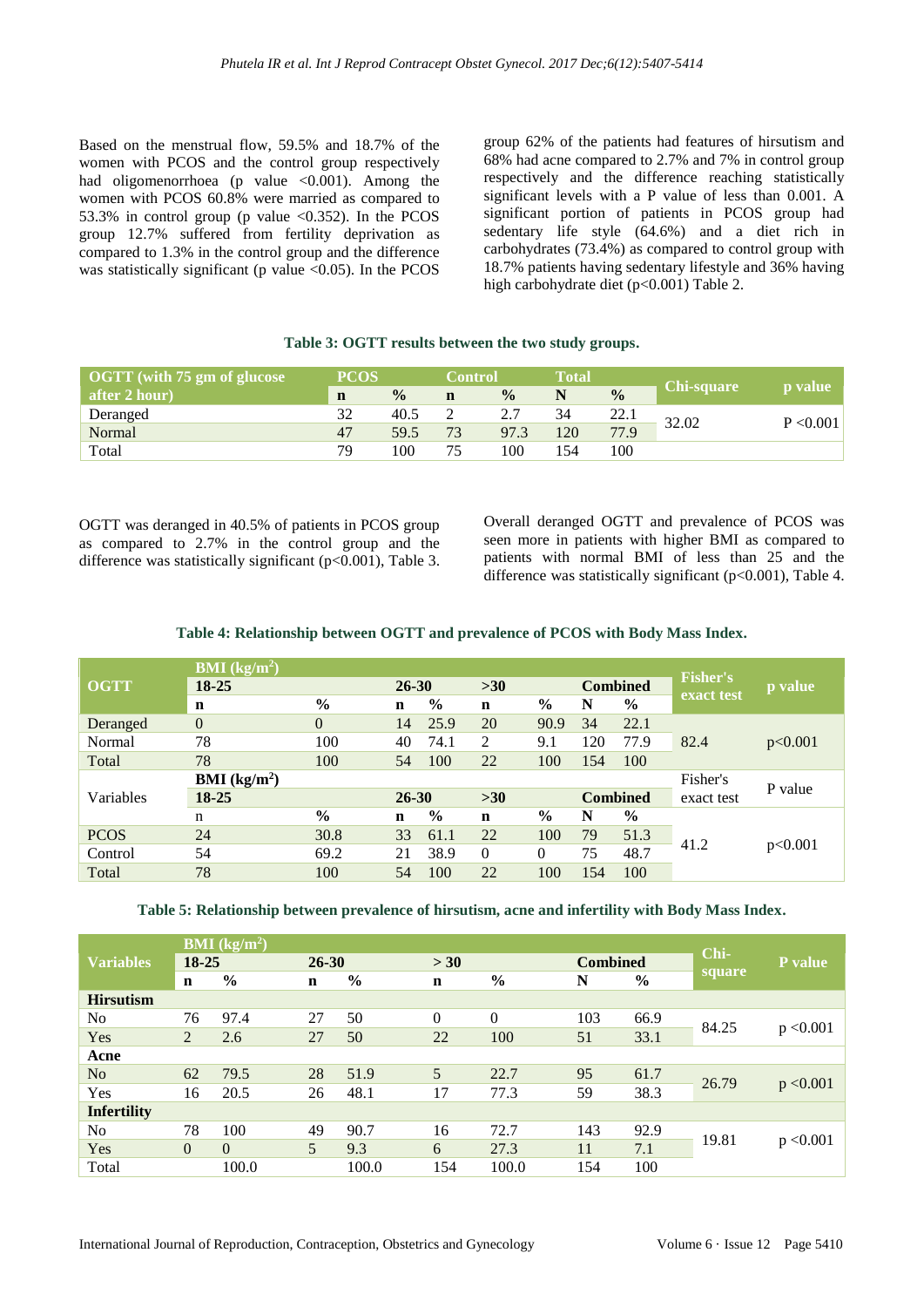|                        | <b>PCOS</b> |               | <b>Control</b> |                | <b>Total</b> |               |            |         |  |
|------------------------|-------------|---------------|----------------|----------------|--------------|---------------|------------|---------|--|
| <b>Variable</b>        | $\mathbf n$ | $\frac{0}{0}$ | $\mathbf n$    | $\frac{0}{0}$  | N            | $\frac{0}{0}$ | Chi-square | p Value |  |
| Serum triglyceride     |             |               |                |                |              |               |            |         |  |
| Deranged               | 18          | 22.78         | 3              | $\overline{4}$ | 21           | 13.64         | 8.221      | p<0.05  |  |
| Normal                 | 61          | 77.22         | 72             | 96             | 133          | 86.36         |            |         |  |
| Total                  | 79          | 100           | 75             | 100            | 154          | 100           |            |         |  |
| <b>LDL</b> cholesterol |             |               |                |                |              |               |            |         |  |
| Deranged               | 38          | 48.1          | 26             | 34.67          | 64           | 41.56         |            |         |  |
| Normal                 | 41          | 58.9          | 49             | 65.33          | 90           | 58.44         | 2.85       | 0.0909  |  |
| Total                  | 79          | 100           | 75             | 100            | 154          | 100           |            |         |  |

**Table 6: Deranged Serum triglycerides and LDL cholesterol between the two study groups.**

Furthermore, a trend was seen where signs and symptoms like infertility, hirsutism and acne were more frequently associated with increased BMI and the difference was statistically significant with a p value less than 0.001 Table 5. Significantly deranged serum triglyceride levels were seen in 22.78% of PCOS patients as compared to 4% in the control group  $(p<0.05)$ . Similarly, the LDL cholesterol was deranged in 48.1% in PCOS group as compared to 34.67%, however the difference was statistically in significant (p value of 0.0909) Table 6. Significant derangements were seen in serum triglycerides and LDL cholesterol when their levels were studied as regards to increase in body mass index and the difference was statistically significant ( $p<0.001$ ) Table7.

|  | Table 7: Relationship between prevalence of serum triglycerides and LDL cholesterol with Body Mass Index |
|--|----------------------------------------------------------------------------------------------------------|
|  |                                                                                                          |

|                        | <b>BMI</b> ( $kg/m2$ ) |       |    |               |             |               |     |                 |                               |         |
|------------------------|------------------------|-------|----|---------------|-------------|---------------|-----|-----------------|-------------------------------|---------|
| <b>Variable</b>        | $18 - 25$              |       |    | $26 - 30$     |             | $>30$         |     | <b>Combined</b> | <b>Fisher's</b><br>exact test | P value |
|                        | $\mathbf n$            | $\%$  | n  | $\frac{6}{9}$ | $\mathbf n$ | $\frac{0}{0}$ | N   | $\frac{6}{6}$   |                               |         |
| <b>LDL</b> cholesterol |                        |       |    |               |             |               |     |                 |                               |         |
| Deranged               | 8                      | 10.26 | 36 | 66.67         | 20          | 90.91         | 64  | 41.56           |                               | p<0.001 |
| Normal                 | 73                     | 89.74 | 18 | 33.33         | 2           | 9.09          | 90  | 58.44           | 69.92                         |         |
| Total                  | 78                     | 100   | 54 | 100           | 22          | 100           | 154 | 100             |                               |         |
| Serum triglyceride     |                        |       |    |               |             |               |     |                 |                               |         |
| Deranged               |                        | 1.2   | 7  | 12.96         | 13          | 59.09         | 21  | 13.64           |                               |         |
| Normal                 | 77                     | 98.72 | 47 | 87.04         | 9           | 40.91         | 133 | 86.36           | 42.73                         | p<0.001 |
| Total                  | 78                     | 100   | 54 | 100           | 22          | 100           | 154 | 100             |                               |         |

#### **DISCUSSION**

PCOS is one of the most common hormonal conditions presenting with multiple problems such as obesity, menstrual irregularity, hirsutism, infertility or acne. It may also be associated with diabetes, endocrine problems, deranged lipid profile, and cardiovascular disorders. The presentation of the symptoms varies from mild to moderate and the effects of the condition range from adolescence to old age.<sup>14</sup>

Each age presents with different signs of the condition such as in early childhood there may be premature puberty, teenage and early adulthood may be presented with hirsutism, menstrual abnormalities, infertility, obesity, abnormal glucose tolerance and in later life it manifests with the presence of diabetes mellitus, cardiovascular problems, hypertension, and anxiety and depression.<sup>15</sup> This study aimed to explore the degree of deranged lipid profile and OGTT pattern among PCOS patients and compare the lipid profile and OGTT with normal females. The present study consisted of 79 women with PCOS and 74 women in the control group. The results show that the mean age of both the groups of women with PCOS and the control group was about 24. Similar results were found in a study conducted by Lekshmiammal et al which showed that the mean age group of women with PCOS was 20.25 years and in the study conducted by Akshaya S et al, it was 24.98 years.14,16

Further, about 91% of the women with PCOS had irregular menstrual bleeding and about 80% had oligomenorrhoea and the findings are different from the present study, which depicts that about 60% of the women with PCOS were oligomenorrheic. The mean BMI among the women with PCOS was 27.82 kg/m<sup>2</sup> while the control group had  $23.45 \text{ kg/m}^2$  similar findings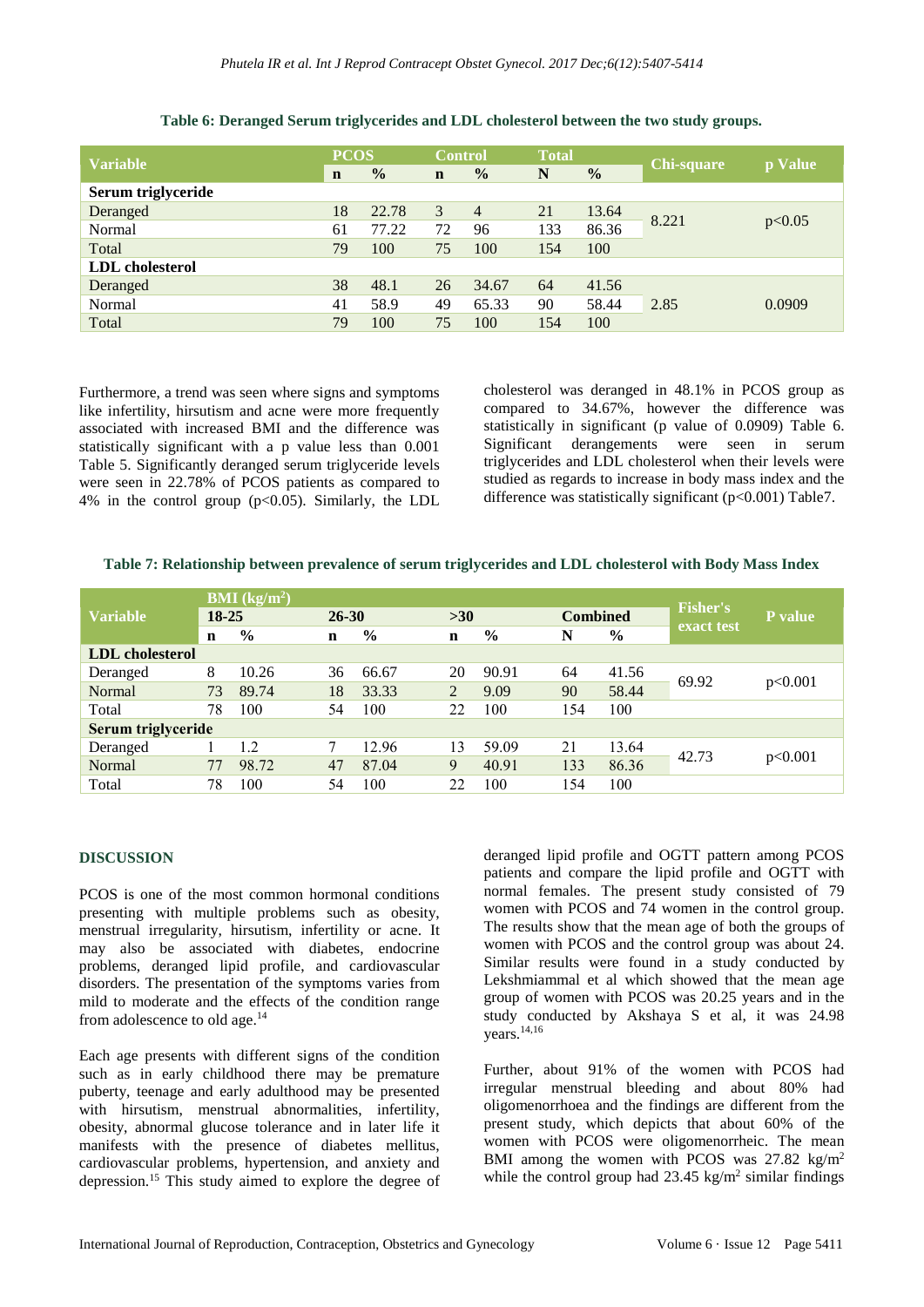were found by Akshaya S et al, which shows that the mean BMI of women with PCOS was  $25.9 \text{ kg/m}^2$ .<sup>14</sup> About 61% of the unmarried women and 39% of the married women had PCOS in the present study. According to Yousuf R et al, the study samples consisted of both married and unmarried groups, who were within the age group of 19 to 30 years.<sup>17</sup>

In the present study 13% suffered from fertility deprivation, however in the study conducted by Yousuf R et al, about 74% of the women with PCOS suffered from while the study conducted by Lekshmiammal et al reveals the prevalence of about 57% infertility among the women with PCOS.<sup>16,17</sup>

The high incidence if infertility among women with PCOS is probably due to the inadequate development of the ovum of the failure to release the ovum during the ovulation period. It also leads to irregular menstrual periods and oligomenorrhoea.<sup>12</sup>

About 62% of the women with PCOS in the present study had hirsutism and 68% of the women with PCOS had acne. In the study conducted by Yousuf R et al, about 31% of the women were hirsute.<sup>17</sup> Yuan C et al, state that hyperandrogenism is commonly present in women with PCOS and acne and hirsutism are the clinical signs of androgen excess.<sup>13</sup> The prevalence of acne in  $PCOS$ women ranges from 10% to 34%, which is higher than normal women. Hirsutism and acne are the common clinical features of androgen excess.<sup>7</sup>

In the present study about 64% of the patients with PCOS were sedentary workers while from the control group only 19% followed a sedentary lifestyle. In the study conducted by Sedighi S et al it was observed that there was a significant association between PCOS and low physical activity.<sup>18</sup>

The OGTT test of the present study revealed that about 41% of the study patients with PCOS had deranged oral glucose tolerance. Similar results were found in a study conducted by Coles N et al which showed that 16% of the patients had impaired glucose tolerance.<sup>15</sup> Traub also states that women with PCOS show a higher degree of insulin resistance.<sup>19</sup> High degree of correlation has also been observed between hyperandrogenism (causes hirsutism) and insulin resistance in PCOS women.<sup>20</sup> Similarly, Saxena P et al observed that about 83% of the non-obese and 93% of the obese women with PCOS showed insulin resistance. $21$ 

The present study results show that about 91% of the women with PCOS with deranged OGTT had BMI above  $30 \text{ kg/m}^2$  and about 26% had a BMI in between 26 to 30  $kg/m<sup>2</sup>$  and all the women with normal BMI had normal OGTT. The findings of the present study are supported by Saxena P, et al. which reveals that 10.3% of women with abnormal GTT, 31% with deranged lipid profile, and 93% with insulin resistance were overweight. $^{21}$  The study conducted by Akshaya S et al also shows that deranged was not significant to obesity.<sup>14</sup>

The study results show that among the women with PCOS and BMI above 30, about 91% had deranged LDL cholesterol values and about 59% had deranged serum triglyceride levels. About 67% and 12.9% of the women with BMI between 26 to 30 kg/m<sup>2</sup> had deranged LDL cholesterol and serum triglyceride respectively. About 10.6% of the women with normal BMI had deranged LDL cholesterol.

In the study conducted by Akshaya S et al about 39% of the women with PCOS were obese and about 14% were lean who had deranged lipid profile. The difference of deranged lipid profile was statistically significant with both obese and non-obese women.<sup>14</sup> In a study conducted by Shoaib et al, the results reveal no correlation between BMI and serum triglyceride (r=0.00, P=0.001) and insignificant and weak correlation between BMI and serum cholesterol. An insignificant, very weak positive correlation is observed between BMI and serum LDL levels ( $r=0.04$ ,  $P=0.56$ ).<sup>22</sup> Lath R et al reveal significant (p<0.05) high levels of serum LDL among PCOS women in their study.<sup>23</sup>

A significant association (p<0.001) between PCOS and obesity is observed in the present study. All the women with BMI above 30 kg/m<sup>2</sup> were diagnosed with PCOS. About 61% and 31% of the women with PCOS had BMI between 26 to 30 kg/m<sup>2</sup> and below 25 kg/m<sup>2</sup> respectively. In the study conducted by Akshaya S et al, about 56% of the women with PCOS had BMI above 23 and were at high risk for development of comorbidities such as hypertension, deranged lipid profile and impaired insulin resistance.<sup>14</sup>

The dietary pattern of the patients with PCOS showed that about 73% of the women had a high intake of carbohydrate while only 27% of the control group consumed a diet rich in carbohydrate. The study conducted by Ahmadi A et al also reveals that the women with PCOS consumed more calories and fats than healthy women which were highly significant.<sup>24</sup>

The comparison of the different symptoms of PCOS in relation to BMI of the individuals showed that all the women with BMI of more than 30% had hirsutism and 77% and 27% had acne and infertility respectively.

About 50%, 48% and 9% of the women presented with hirsutism, acne and infertility respectively in women with BMI between 26 and 30. These figures were much higher than the women who had normal BMI as only about 3%, 20% and 13% of the women presented with hirsutism, acne and obesity while no woman had infertility. These findings are supported by the study conducted by Lekshmiammal et al which revealed that PCOS and hyperandrogenism was significantly more common in obese patients than the non-obese with  $(p<0.05)$ , it also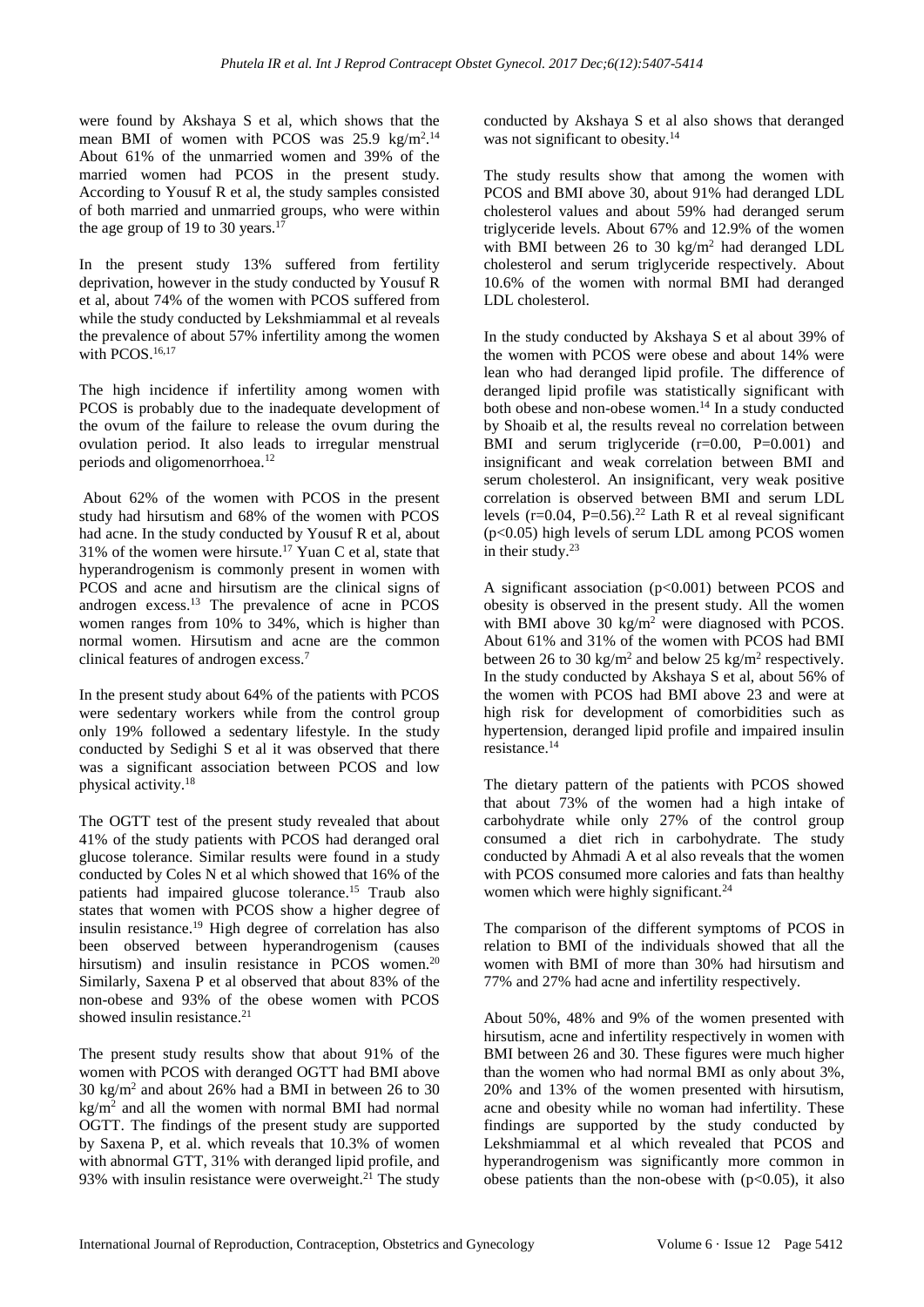revealed that obesity was also strongly associated with irregular menstrual cycle and infertility and about 57% of the patients had hirsutism and 99% and 80% had irregular menstrual bleeding and oligomenorrhoea.<sup>16</sup>

#### **CONCLUSION**

PCOS is a common health problem among adolescents and young adults. Adequate tests must be carried out to explore the underlying conditions and the complications present. The current study concludes that PCOS is a metabolic as well as a reproductive endocrinopathy with menstrual disturbances and infertility, and may include peripheral insulin resistance, dyslipidemia, diabetes mellitus and cardiovascular conditions. Obesity, sedentary lifestyle, and dietary factors can be modified to improve the health condition of the women with PCOS.

An active lifestyle with regular exercises, balanced diet and maintaining a regular check on weight gain can help reduce the symptoms. Early diagnosis and management of the condition can prevent the onset of certain diseases such as type 2 diabetes mellitus, atherosclerosis and coronary artery disease. Periodic monitoring of insulin resistance and lipid profile, and annual OGTT monitoring, especially for overweight PCOS patients may help in reducing the instances of further complications.

The study has tried to explore the deranged lipid and OGTT pattern among women with PCOS. However, the cause and effect relationship may not be visible accurately in such a small sample. A larger sample size would further help to provide a more validated data.

*Funding: No funding sources*

*Conflict of interest: None declared*

*Ethical approval: The study was approved by the Institutional Ethics Committee*

#### **REFERENCES**

- 1. Pasquali R, Stener-Victorin E, Yildiz BO, Duleba AJ, Hoeger K, Mason H, et al. Forum: research in polycystic ovary syndrome today and tomorrow. Clin Endocrinol (Oxf). 2011;74:424-33.
- 2. Balen A, Conway G, Kaltsas G. Polycystic ovary syndrome: the spectrum of the disorder in 1741 patients. Hum Reprod. 1995;10:2107-11.
- 3. Sirmans SM, Pate KA. Epidemiology, diagnosis, and management of polycystic ovary syndrome. Clin Epidemiol. 2013;6:1-13.
- 4. Nidhi C, Venkatram P, Raghuram N, Amritanshu R. Prevalence of polycystic ovarian syndrome in Indian adolescents. J Pediatr Adolescent Gynecol. 2001;24:223-7.
- 5. Sozen I, Arici A. Hyperinsulinism and its interaction with hyperandrogenism in polycystic ovary syndrome. Obstet Gynecol Surv. 2000;55:321-8.
- 6. Farquhar CM, Birdsall M, Manning P, Mitchell JM, France JT. The prevalence of polycystic ovaries on

ultrasound scanning in a population of randomly selected women. Aust NZ Obstet Gynaecol. 1994;34:67-72.

- 7. Ramanand SJ, Ghongane BB, Ramanand JB, Patwardhan MH, Ghanghas RR, Jain SS. Clinical characteristics of polycystic ovary syndrome in Indian women. Indian J Endocrinol Metab. 2013;17:138-45.
- 8. Lord J, Thomas R, Fox B, Acharya U, Wilkin T. The central issue? visceral fat is a good marker of insulin resistance and metabolic disturbances in women with polycystic ovary syndrome. BJOG. 2006;113:1203-  $\mathbf{Q}$
- 9. Ovalle F, Azziz R. Insulin resistance, polycystic ovary syndrome, and type 2 diabetes mellitus. Fertil Steril. 2002;77(6):1095-105.
- 10. Pelusi B, Gambineri A, Pasquali R. Type 2 diabetes and the polycystic ovary syndrome. Minerva Ginecol. 2004;56(1):41-51.
- 11. Kalra A, Nair S, Rai L. Association of obesity and insulin resistance with dyslipidemia in Indian women with polycystic ovarian syndrome. Indian J Med Sci. 2006;60:447-53.
- 12. Hart R. PCOS and infertility. Panminerva Med. 2008;50:305-14.
- 13. Yuan C, Liu X, Mao Y, Diao F, Cui Y, Liu J. Polycystic ovary syndrome patients with high BMI tend to have functional disorders of androgen excess: a prospective study. J Biomed Res. 2016;30(3):197- 202.
- 14. Akshaya S, Bhattacharya R. Comparative study of metabolic profile of women presenting with polycystic ovary syndrome in relation to body mass index. Int J Reprod Contracept Obstet Gynecol 2016;5:2561-5.
- 15. Coles N, Bremer K, Kives S, Zhao X, Hamilton J. Utility of the oral glucose tolerance test to assess glucose abnormalities in adolescents with polycystic ovary syndrome. J Pediatr Adolesc Gynecol. 2016;29(1):48-52.
- 16. Lekshmiammal P, Krishnadas S. Hyperinsulinemia in polycystic ovary syndrome. J Med Sci Clin Res. 2017;5(5):21286-92.
- 17. Yousuf R, Khan M, Kounsar Z, Ahangar S, Lone WA. Polycystic ovarian syndrome: clinical correlation with biochemical status. Surg Sci. 2012;3:245-8.
- 18. Sedighi S, Akbari AAS, Afrakhteh M, Esteki T, Majd AH, Mahmoodi Z. Comparison of lifestyle in women with polycystic ovary syndrome and healthy women. Glob J Health Sci. 2015;7:228-34.
- 19. Traub ML. Assessing and treating insulin resistance in women with polycystic ovarian syndrome. World J Diabetes. 2011;2:33-40.
- 20. Çelik E, Türkçüoğlu I, Ata B, Karaer A, Kırıcı P, Eraslan S, et al. Metabolic and carbohydrate characteristics of different phenotypes of polycystic ovary syndrome. J Turkish German Gynecol Assoc. 2016;17(4):201-8.